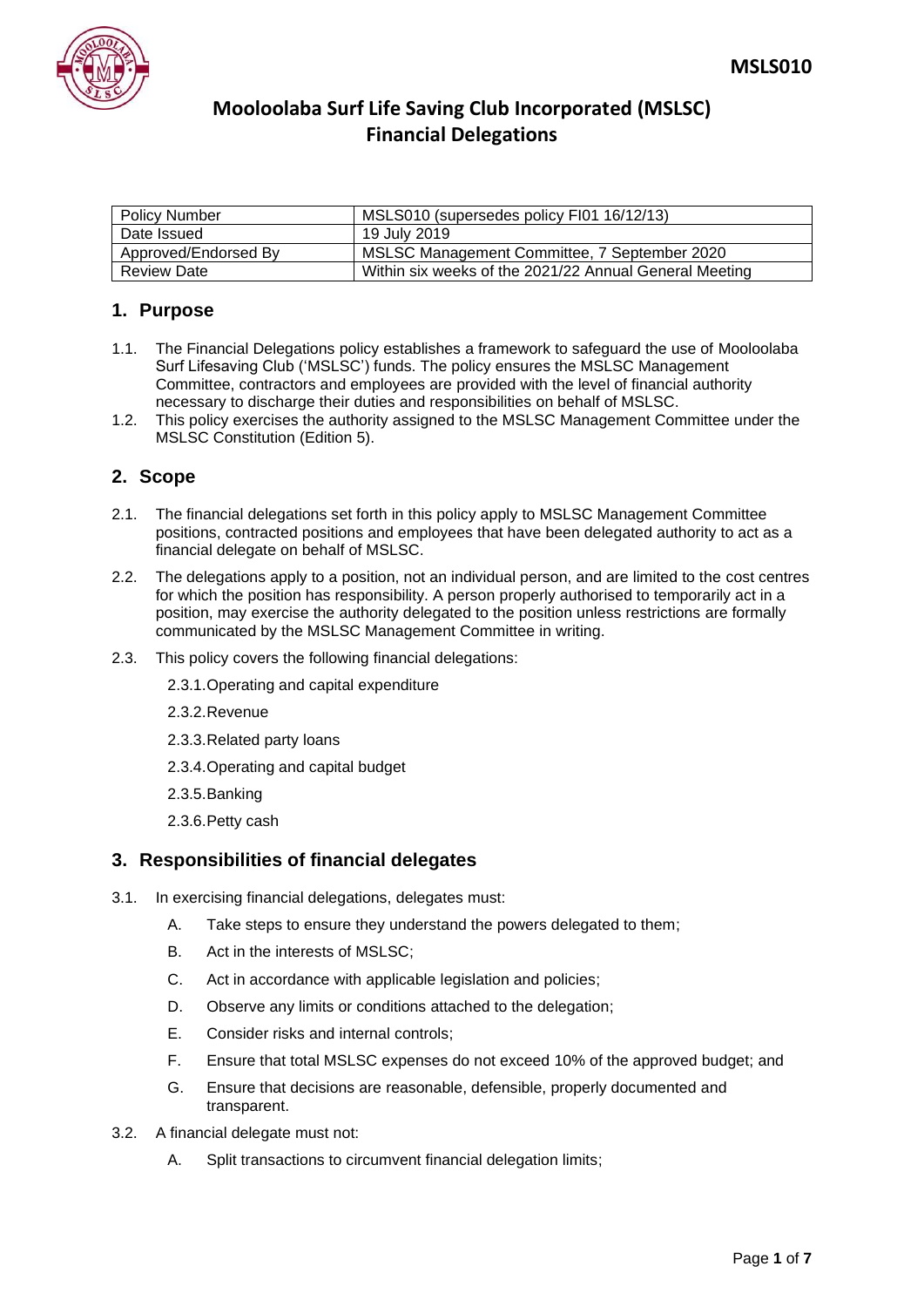

- B. Approve reimbursement of their own out of pocket expenses or other self-related matters;
- C. Delegate their authority to another person; and
- D. Exercise their delegation where there is a perceived or actual conflict of interest. If any conflict of interest arises, it must be declared by the delegate.
- 3.3. A delegate is not compelled to exercise their delegation. At times, they may choose to seek advice from the MSLSC Management Committee about a financial delegation; however, the delegated authority remains responsible for the decision.
- 3.4. Any items requiring Management Committee approval are to be sent to the Treasurer who will review the request and provide a recommendation to the Management Committee.

#### **4. Operating and capital expenditure delegations**

- 4.1. The financial limits assigned to positions reflects the club's risk appetite and operational needs. Approval limits specified in Attachment A are restricted to the specified cost centre(s). This is to empower each Management Committee member to take financial control of their portfolio and discharge their duties. For example, the Director of Surf Sports can approve expenses up to the amount specified in Attachment A and only has authority over the cost centres directly related to Surf Sports.
- 4.2. Monetary amounts (including GST) as stated in this policy are the maximum delegated amounts per transaction; however, the delegation limit does not mean that every transaction within that limit can be approved, for example a consultancy expense is limited to specific positions.
- 4.3. Delegations are 'non-cumulative' and expenditure must not be disaggregated to avoid approval limits. Where a financial commitment extends over time, the value attached to the full commitment is the amount requiring approval.
- 4.4. If there is a variation to the original approval which results in an increased cost, the same delegate giving the original approval should also approve the supplementary amount. If the amount exceeds the financial delegate's level of delegation, then it must be referred to another delegate with an appropriate level of authority.
- 4.5. A financial delegation must be exercised in writing (including email) or via the financial management system before goods and services are ordered or purchased. Refer to the MSLSC Procurement and Purchasing Policy for further information.

#### **5. Revenue delegations**

- 5.1. The Management Committee has the authority to approve the following revenue items in accordance with relevant policies:
	- A. Membership fees;
	- B. Merchandise pricing and discounts; and
	- C. Water safety and event management fees.
- 5.2. Any money raised is for the sole purpose of the MSLSC. The decision of how that money is expensed is at the sole discretion of the Management Committee at the time subject to the applicable Constitution and By-Laws of the MSLSC. All members of the MSLSC acknowledge that no single section has any claim or ownership of monies raised and the Management Committee will determine the availability of monies for non-lifesaving activities on a case by case basis.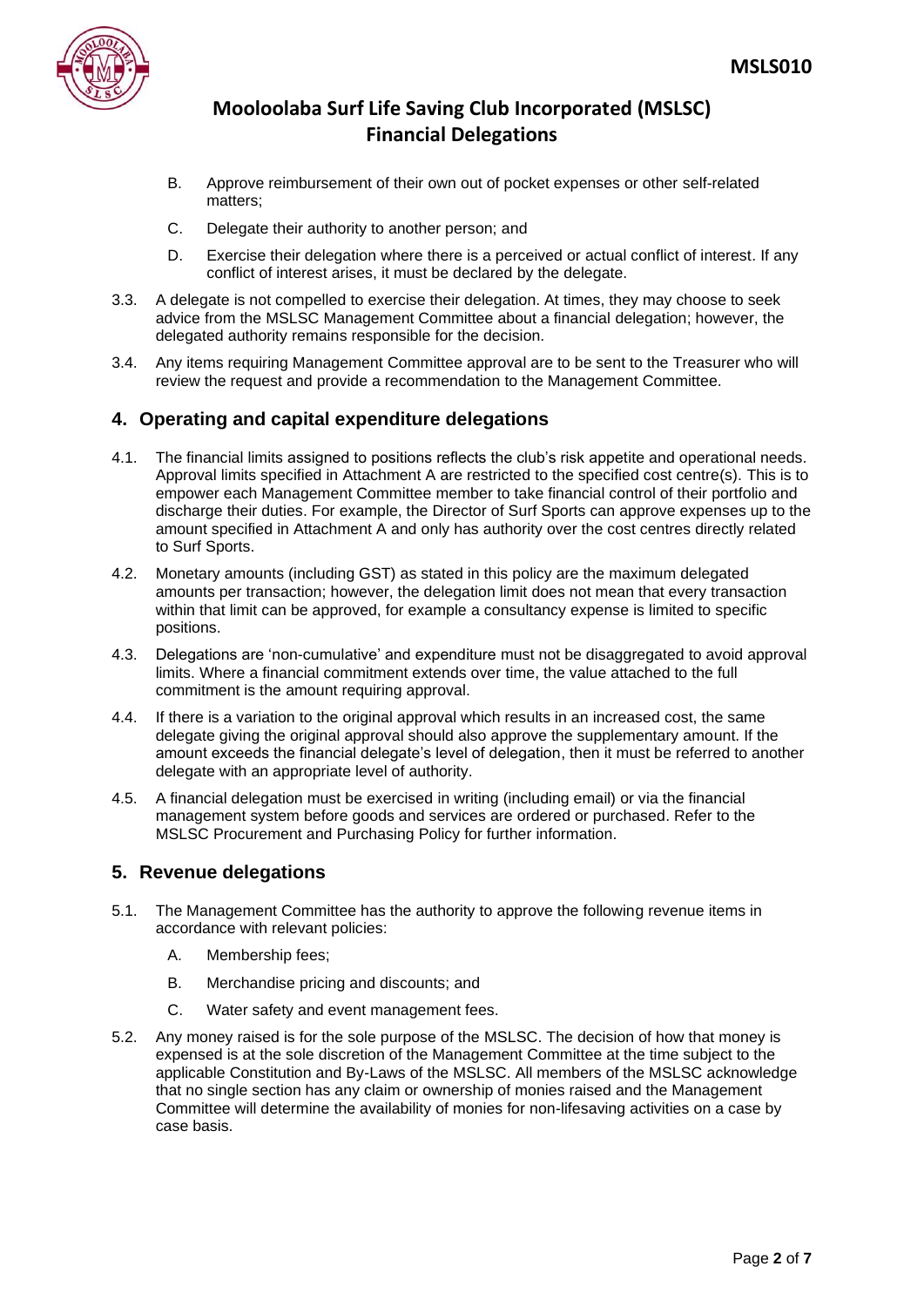

### **6. Related party loans**

6.1. The Management Committee has the authority to approve loan repayments from the Mooloolaba Surf Life Saving Supporters Club Inc.

#### **7. Operating and capital budget delegations**

- 7.1. The Management Committee has the authority to approve an annual operating and capital budget before the General Meeting that follows the Annual General Meeting.
- 7.2. Once the annual budget has been approved, budget can be reallocated or adjusted on an as needs basis to meet emerging priorities and manage cashflow requirements. If total expenditure is forecast to exceed 10% of the approved budget, then a budget adjustment must be approved by MSLSC members at the General Meeting.
- 7.3. The Management Committee is to review financial performance and cashflow forecast at the monthly management meeting and take appropriate action to address emerging risks and issues.

#### **8. Banking delegations**

8.1. The Management Committee has the authority to change bank accounts and issue credit cards or other payment cards, as outlined in Attachment A.

#### **9. Petty cash delegations**

- 9.1. A petty cash float may be established to efficiently purchase small miscellaneous items. As outlined in Attachment A, the float amount is determined by the Operations Manager and is not to exceed \$500.
- 9.2. Further details regarding the petty cash process and controls is provided in the petty cash policy (to be developed).

#### **10.Process for establishing delegations**

10.1. All committee members, staff and contractors who have financial delegations are to be advised in writing of their limits and responsibilities. They are to sign the notification letter to acknowledge they have been advised and to accept their delegation. The signed original is to be retained and filed by the MSLSC Treasurer and a copy given to the approved delegate. This process also applies to people properly authorised to temporarily act in a position with a financial delegation.

#### **11.Review of delegations and amendments**

- 11.1. This policy is to be reviewed within six weeks of the Annual General Meeting, where Management Committee positions are voted on and finalised.
- 11.2. The financial delegations are to be reviewed quarterly by the MSLSC President, Treasurer and Secretary to determine efficiency and applicability of approved delegations. Any changes to delegations are to be notified in writing to applicable members and included in MSLSC Management Committee meeting minutes.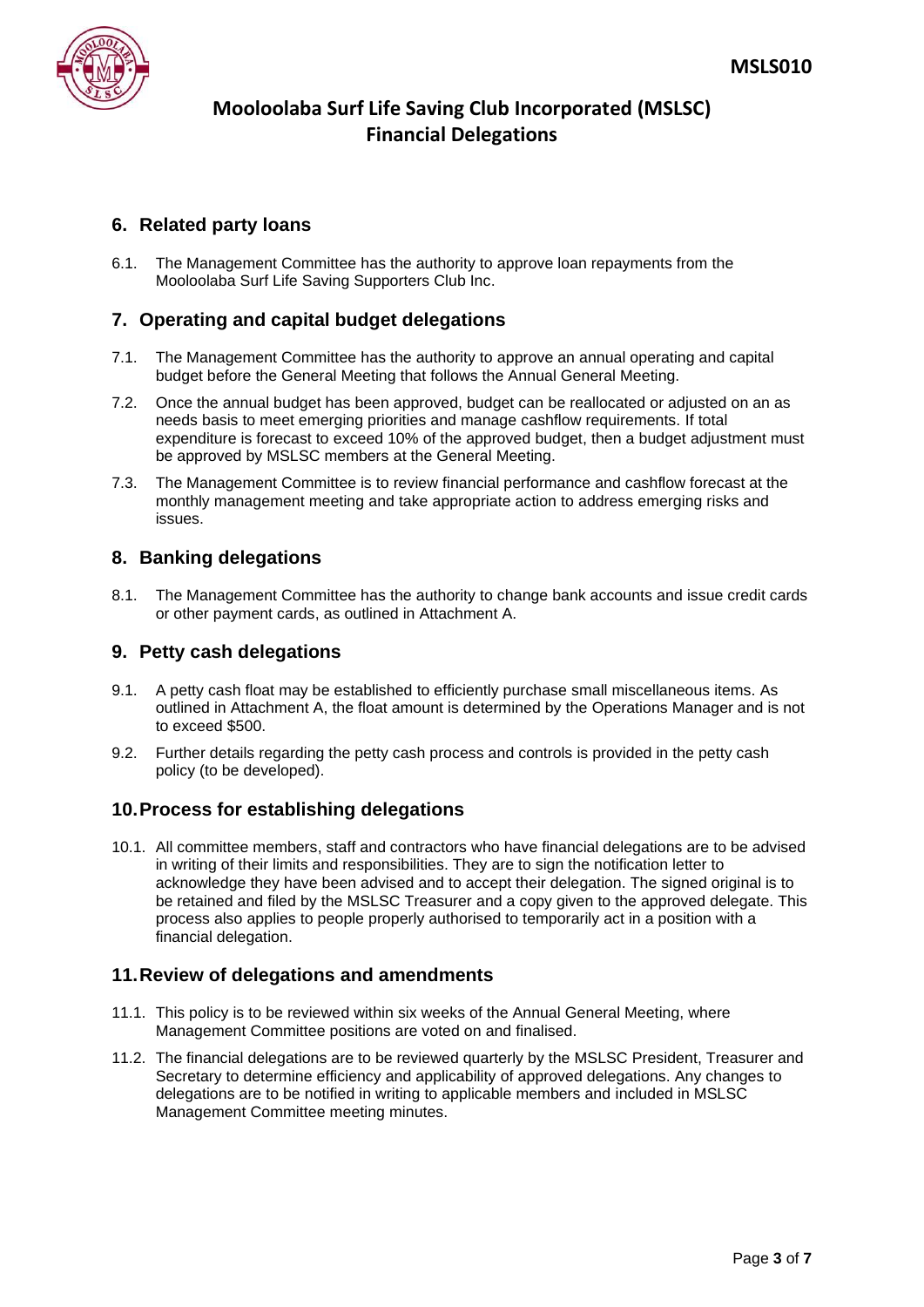

## **12.Controls**

- 12.1. The Treasurer will conduct at least two internal audits each year to ensure delegations are properly adhered to.
- 12.2. Any breach or variance of delegation is to be reported immediately to the MSLSC Management Committee through the Treasurer for appropriate action. Unauthorised or inappropriate expenditure of MSLSC funds may be referred for administrative action.

#### **13.Definitions**

NIL

#### **14.References**

- 14.1. MSLSC Constitution (Edition 5, 3 February 2019)
- 14.2. MSLSC By-Laws (Version 4, 3 February 2019)
- 14.3. MSLSC Procurement and Purchasing Policy MSLS010.1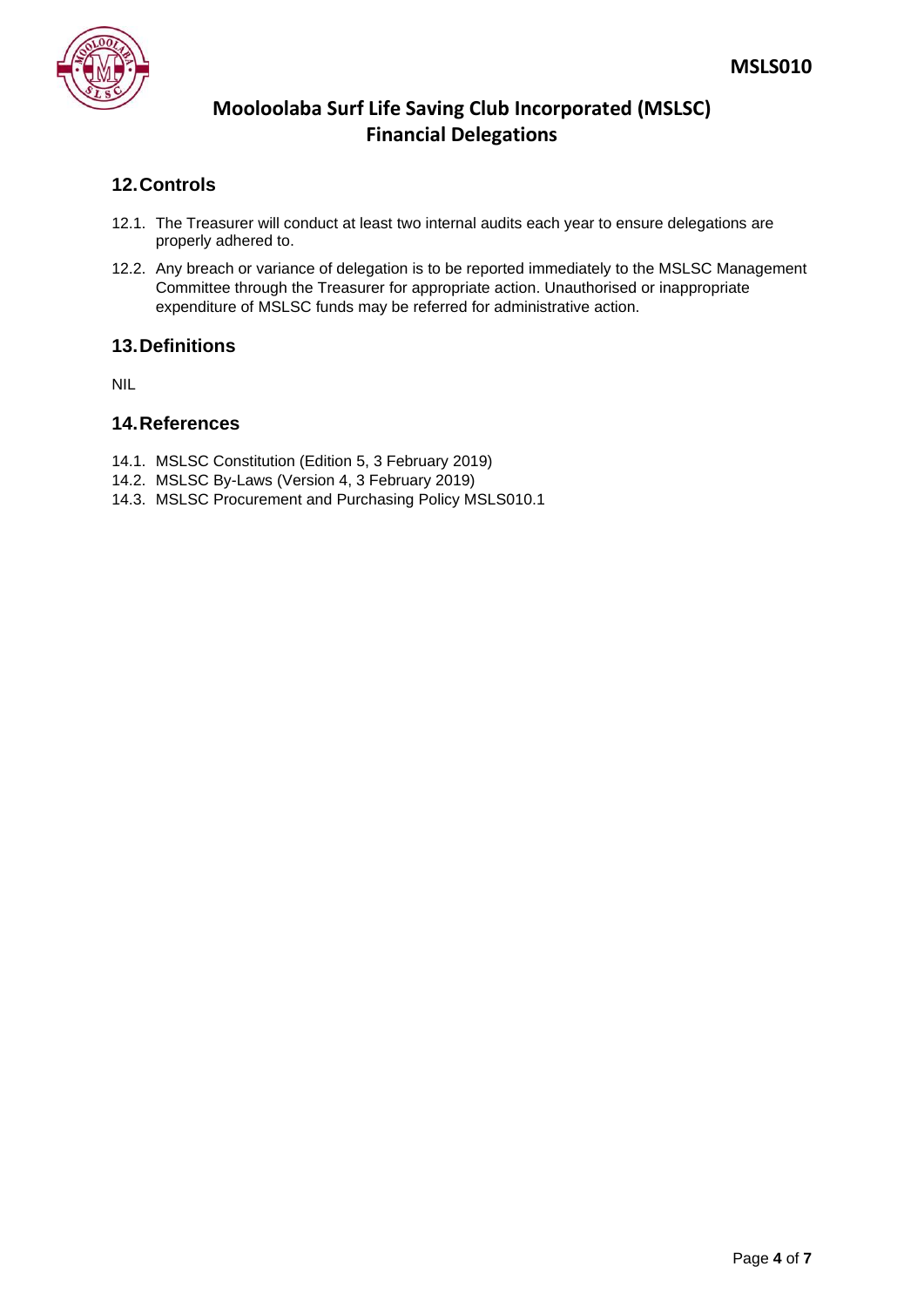

# **Mooloolaba Surf Life Saving Club (MSLSC)**

**Policy Reference: MSLS010**

#### **Attachment A: Financial delegations**

*Principles: Delegations aligned to operational needs and MSLSC's risk appetite.*

*N.A.: Not Applicable (no delegation for the transaction concerned).*

|                                                                                                                                            |                                                                                                                                  | <b>MSLSC Management Committee (MC) positions</b> |                         |                         |                         |                               |                                                   |                                                 |                                                       |                                     | <b>MSLSC employees or contractors</b> |                                              |  |
|--------------------------------------------------------------------------------------------------------------------------------------------|----------------------------------------------------------------------------------------------------------------------------------|--------------------------------------------------|-------------------------|-------------------------|-------------------------|-------------------------------|---------------------------------------------------|-------------------------------------------------|-------------------------------------------------------|-------------------------------------|---------------------------------------|----------------------------------------------|--|
| <b>Transaction</b>                                                                                                                         | <b>Comments</b>                                                                                                                  | <b>MSLSC MC</b><br>Vote <sup>(1)</sup>           | <b>President</b>        | <b>Secretary</b>        | <b>Treasurer</b>        | <b>Club</b><br><b>Captain</b> | <b>Chief</b><br><b>Training</b><br><b>Officer</b> | <b>Director</b><br><b>Surf</b><br><b>Sports</b> | <b>Junior</b><br><b>Activities</b><br>Chair           | <b>Operations</b><br><b>Manager</b> | <b>Finance</b><br><b>Manager</b>      | <b>Admin</b><br><b>Manager</b><br>/ Officers |  |
| <b>Operating expenditure</b><br>(per transaction including GST)                                                                            |                                                                                                                                  | <b>All Divisions</b>                             | All<br><b>Divisions</b> | All<br><b>Divisions</b> | All<br><b>Divisions</b> | Lifesaving<br><b>Division</b> | Education<br>/ Training<br><b>Division</b>        | Surf<br><b>Sports</b><br><b>Division</b>        | <b>Junior</b><br><b>Activities</b><br><b>Division</b> | <b>All Divisions</b>                | All<br><b>Divisions</b>               | All<br><b>Divisions</b>                      |  |
| Supply of goods and<br>services (except for<br>items listed below)                                                                         | Within limits of total<br>approved budget for<br>Division and limited<br>to specified cost<br>centres and<br>approved suppliers. | Unlimited                                        | \$1,000                 | \$1,000                 | \$1,000                 | \$2,000                       | \$1,000                                           | \$1,000                                         | \$2,000                                               | \$1,000                             | \$1,000                               | \$250                                        |  |
| Emergency purchase                                                                                                                         | Unavoidable<br>expenses to meet<br>safety, legislative or<br>competition<br>requirements                                         | Unlimited                                        | N.A.                    | N.A.                    | N.A.                    | N.A                           | N.A.                                              | N.A                                             | N.A.                                                  | N.A.                                | N.A.                                  | N.A.                                         |  |
| Payroll expenses<br>(requires 2 authorised<br>signatories where<br>proposed increase<br>exceeds 5% or salary<br>range exceeds<br>\$50,000) | Approvals in<br>accordance with<br>employment<br>contracts and<br>timesheets                                                     | Unlimited                                        | Unlimited               | <b>\Unlimited</b>       | Unlimited               | N.A.                          | N.A.                                              | N.A                                             | N.A.                                                  | N.A.                                | N.A.                                  | N.A.                                         |  |
| Utilities & rates                                                                                                                          |                                                                                                                                  | Unlimited                                        | N.A.                    | N.A.                    | \$20,000                | N.A.                          | N.A.                                              | N.A.                                            | N.A.                                                  | N.A.                                | Unlimited                             | N.A.                                         |  |
| <b>Professional services</b>                                                                                                               | Consultancy, legal,<br>tax/accounting, HR                                                                                        | Unlimited                                        | N.A.                    | N.A.                    | N.A.                    | N.A.                          | N.A.                                              | N.A.                                            | N.A.                                                  | N.A.                                | N.A.                                  | N.A.                                         |  |
| <b>Extraordinary items</b>                                                                                                                 | Write-offs.<br>disposals, bad<br>debts and litigation                                                                            | $$5,000^{(3)}$$                                  | N.A.                    | N.A.                    | N.A.                    | N.A.                          | N.A.                                              | N.A.                                            | N.A.                                                  | N.A.                                | N.A.                                  | N.A.                                         |  |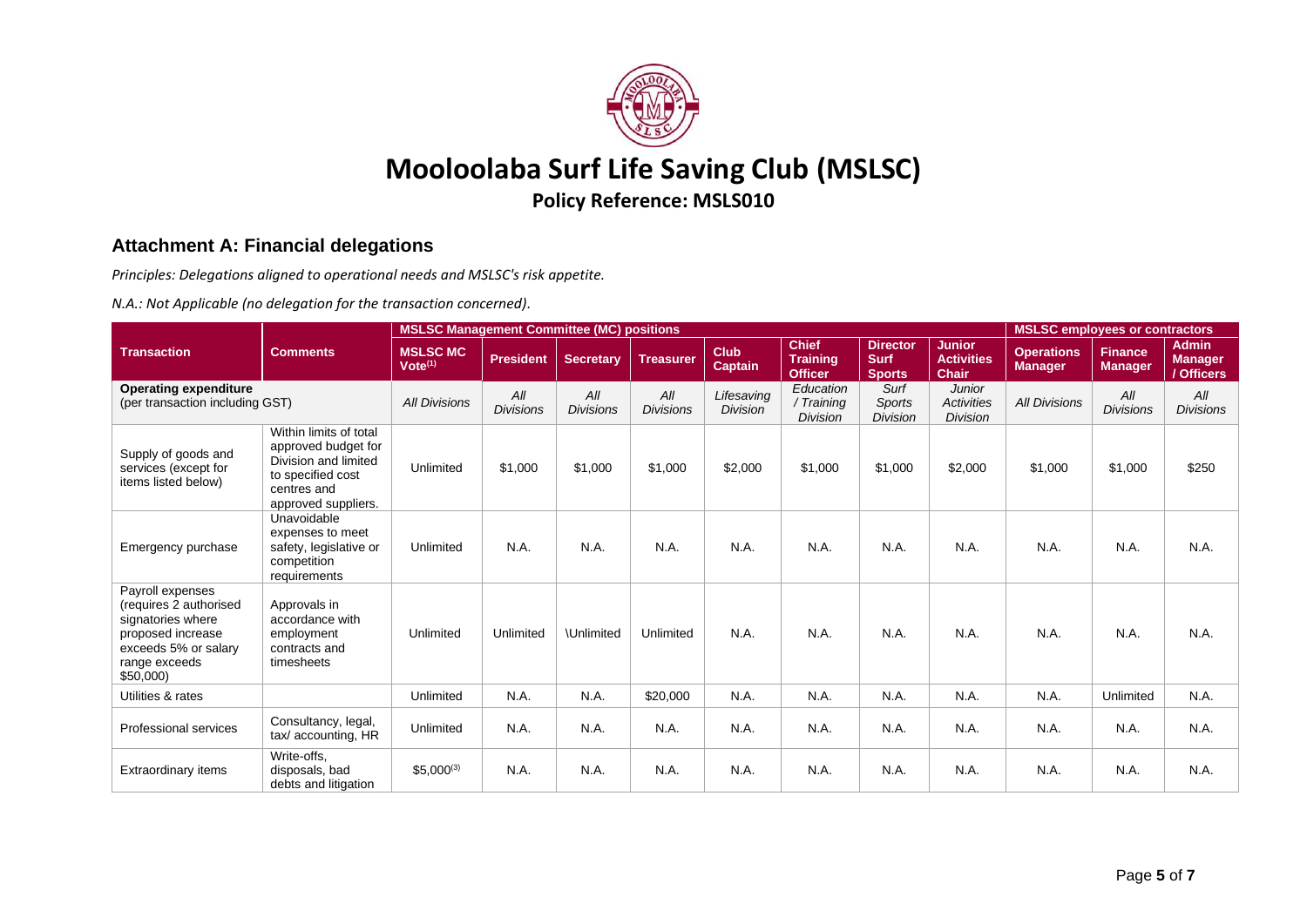

# **Mooloolaba Surf Life Saving Club (MSLSC)**

## **Policy Reference: MSLS010**

|                                           | <b>Comments</b>                                                                          | <b>MSLSC Management Committee (MC) positions</b> |                  |                  |                  |                               |                                                   |                                                 |                                                    |                                     | <b>MSLSC</b> employees or contractors |                                              |  |
|-------------------------------------------|------------------------------------------------------------------------------------------|--------------------------------------------------|------------------|------------------|------------------|-------------------------------|---------------------------------------------------|-------------------------------------------------|----------------------------------------------------|-------------------------------------|---------------------------------------|----------------------------------------------|--|
| <b>Transaction</b>                        |                                                                                          | <b>MSLSC MC</b><br>Vote <sup>(1)</sup>           | <b>President</b> | <b>Secretary</b> | <b>Treasurer</b> | <b>Club</b><br><b>Captain</b> | <b>Chief</b><br><b>Training</b><br><b>Officer</b> | <b>Director</b><br><b>Surf</b><br><b>Sports</b> | <b>Junior</b><br><b>Activities</b><br><b>Chair</b> | <b>Operations</b><br><b>Manager</b> | <b>Finance</b><br><b>Manager</b>      | <b>Admin</b><br><b>Manager</b><br>/ Officers |  |
| <b>Reimbursements</b>                     | Refer to purchasing<br>policy                                                            | Unlimited                                        | \$1,000          | \$1,000          | \$1,000          | \$2,000                       | \$1,000                                           | \$1,000                                         | \$2,000                                            | N.A.                                | N.A.                                  | N.A.                                         |  |
| Donations                                 |                                                                                          | Unlimited                                        | N.A.             | N.A.             | N.A.             | N.A.                          | N.A.                                              | N.A.                                            | N.A.                                               | N.A.                                | N.A.                                  | N.A.                                         |  |
| <b>Capital expenditure</b>                |                                                                                          |                                                  |                  |                  |                  |                               |                                                   |                                                 |                                                    |                                     |                                       |                                              |  |
| (per transaction including GST)           |                                                                                          |                                                  |                  |                  |                  |                               |                                                   |                                                 |                                                    |                                     |                                       |                                              |  |
| Asset purchases &<br>replacements         | Items within the<br>approved budget                                                      | Unlimited $(2)$                                  | N.A.             | N.A.             | \$10,000         | N.A.                          | N.A.                                              | N.A.                                            | N.A.                                               | N.A.                                | N.A.                                  | N.A.                                         |  |
| Emergency purchase                        | Unavoidable<br>expenses to meet<br>safety, legislative or<br>competition<br>requirements | Unlimited                                        | N.A.             | N.A.             | N.A.             | N.A.                          | N.A.                                              | N.A.                                            | N.A.                                               | N.A.                                | N.A.                                  | N.A.                                         |  |
| <b>Related party loan</b>                 |                                                                                          |                                                  |                  |                  |                  |                               |                                                   |                                                 |                                                    |                                     |                                       |                                              |  |
| Related party loan                        | Loan to Mooloolaba<br>Surf Life Saving<br>Supporters Club Inc                            | Unlimited                                        | N.A.             | N.A.             | N.A.             | N.A.                          | N.A.                                              | N.A.                                            | N.A.                                               | N.A.                                | N.A.                                  | N.A.                                         |  |
| <b>Revenue receipts</b>                   |                                                                                          |                                                  |                  |                  |                  |                               |                                                   |                                                 |                                                    |                                     |                                       |                                              |  |
| Membership fees                           | In accordance with<br>relevant policies                                                  | Unlimited                                        | N.A.             | N.A.             | N.A.             | N.A.                          | N.A.                                              | N.A.                                            | N.A.                                               | N.A.                                | N.A.                                  | N.A.                                         |  |
| Water safety and event<br>management fees | In accordance with<br>relevant policies                                                  | Unlimited                                        | N.A.             | N.A.             | N.A.             | N.A.                          | N.A.                                              | N.A.                                            | N.A.                                               | N.A.                                | N.A.                                  | N.A.                                         |  |
| Merchandise pricing<br>and discounts      | In accordance with<br>relevant policies                                                  | Unlimited                                        | N.A.             | N.A.             | N.A.             | N.A.                          | N.A.                                              | N.A.                                            | N.A.                                               | N.A.                                | N.A.                                  | N.A.                                         |  |
| Operating and capital budget              |                                                                                          |                                                  |                  |                  |                  |                               |                                                   |                                                 |                                                    |                                     |                                       |                                              |  |
| Annual budget                             | To be approved by<br>members at<br><b>General Meeting</b>                                | Unlimited                                        | N.A.             | N.A.             | N.A.             | N.A.                          | N.A.                                              | N.A.                                            | N.A.                                               | N.A.                                | N.A.                                  | N.A.                                         |  |